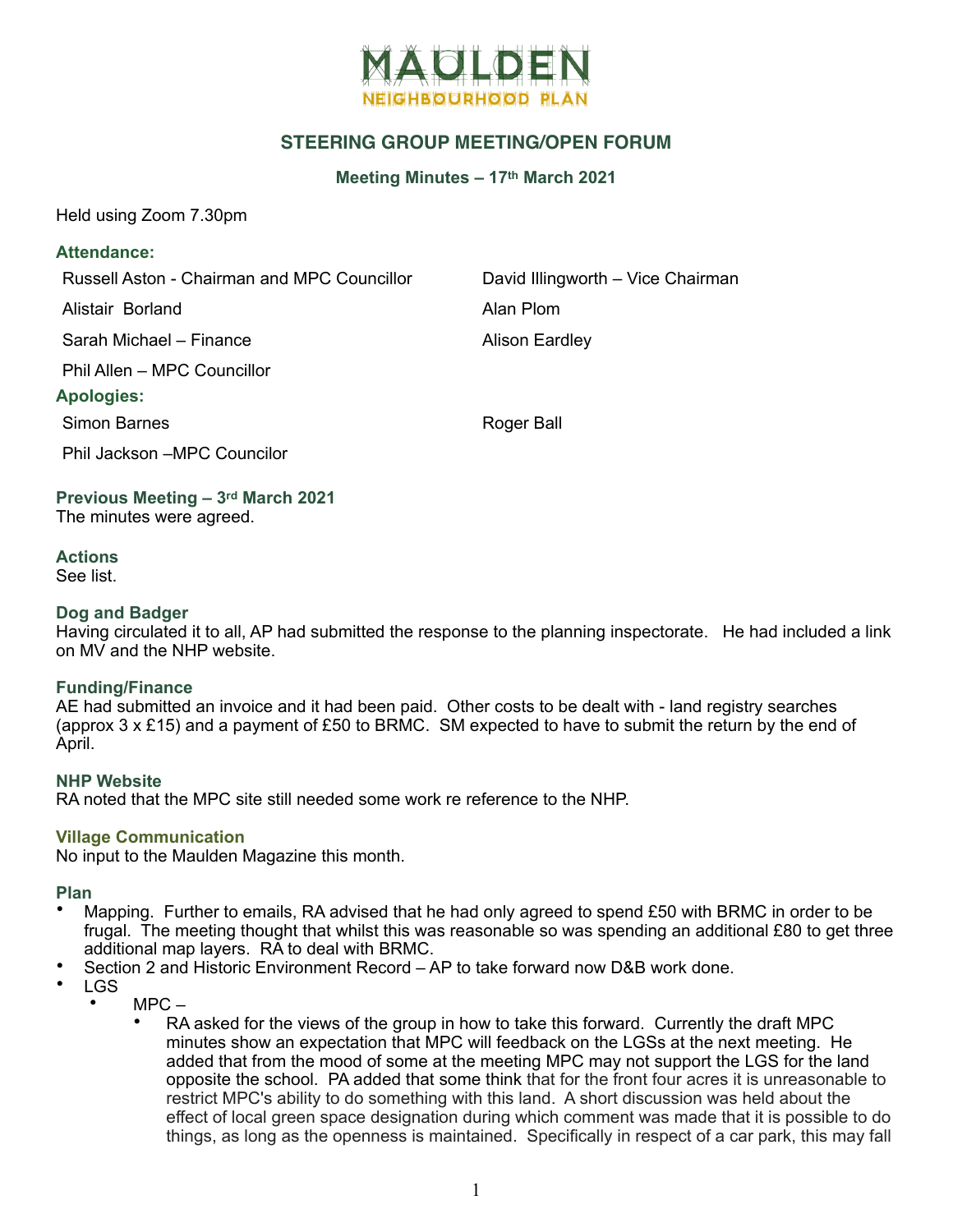under the category of local transport infrastructure and would be possible given any car park would be sympathetic to the surroundings.

- RA pointed out that for the LGSs, MPC were the landowner and the update was advising them of the LGS designation proposal. As mentioned at the last meeting he was keen to share the draft plan and as it was now very close to completion, he thought it better that MPC see the draft plan ie the full picture and comment rather than just the LGSs in isolation. Even if views remain, Councillors will at least of seen it all in context.
- New areas After discussion it was thought inappropriate to consider new sites at this stage. A robust process, starting with the GIP, had taken place to identify the existing list.
- General LGS letters needed to be sent out.
- Views of the church RA was asked to follow up with Councillor Paul Duckett re the views of the Church.
- Draft to MPC It was thought possible that the plan could be with MPC ready for the next meeting 12th April. A presentation to MPC at a seperate meeting was suggested with the NHP Group being present. RA to arange. Mapping and executive summary needed to be done beforehand, other aspects were less critical.
- SEA Tom Price at CBC had instigated this and it was expected within 28 days.

# **Regulation 14**

• This would take place after the SEA screening so the meeting asked to focus on end April.

# **AOB**

# **Meetings**

Next meeting Wednesday 31<sup>th</sup> March at 7.30pm using the same Zoom details.

# **Actions**

| <b>Date</b> | <b>Action</b>                                                                                                                                                                                                                     | Who                             | <b>Update</b>                                                                           |
|-------------|-----------------------------------------------------------------------------------------------------------------------------------------------------------------------------------------------------------------------------------|---------------------------------|-----------------------------------------------------------------------------------------|
| 29<br>July  | <b>Ongoing Village Communication</b><br>MPC Update - RA<br>Parish magazine - DI.<br>Parish notice boards. DI via John Coyle.<br>$\bullet$<br>Maulden Voice and Alternative Maulden - SB<br>$\bullet$<br>$\bullet$<br>Website – RB | RB, DI,<br>SB, RA               | Ongoing<br>4 Nov - AP to take over from SB<br>18 Nov - AP, Post made<br>Ongoing         |
| 6/1         | Local Green Spaces – Owners needed to be identified and<br>contacted. Land registry searches to be used. Template letters<br>were available. (Mar RA send to RB)                                                                  | RA.<br>RB, DI,<br>SM,<br>AP, AE | $Jan - WiFi$<br>Feb - To be allocated out. See<br>body of these minutes.<br>Mar - WiP   |
| 6/1         | Centre for Sustainable Energy - AE to contact                                                                                                                                                                                     | AE                              | Jan, Feb, - WiP<br>17 Mar - Hard to go beyond the<br>Local Plan. Complete.              |
| 6/1         | Local Community Facilities - Existing activity regarding<br>developments to the Village Hall to be found out.                                                                                                                     | <b>RAPJ</b>                     | $Jan - WiFi$<br>Feb - No update<br>Mar - PJ to take forward                             |
| 15/1        | Historic Environment Record - This may be incomplete. AP to<br>speak with the Historical Society requesting their review and input.                                                                                               | AP                              | $Feb - WiP$                                                                             |
| 15/1        | Buffer Zone for Duck End Nature Reserve - Map and meterage<br>was required. RA to speak with Greensand Trust                                                                                                                      | RA-PJ                           | Feb - Immediate action complete.<br>Ongoing liaison WiP<br>Mar - WiP PJ to take forward |
| 15/1        | Photographs. A folder of photos was needed. Suggestion to use<br>drop box. RB - can you help re arranging access to AE and<br>anyone else.                                                                                        | <b>RB</b>                       | Feb – AP to move documents into<br>new dropbox<br>Mar - WiP                             |
| $17/2$      | Invoice for services to date to be raised                                                                                                                                                                                         | AE                              | 17th Mar - Complete and paid                                                            |
| 17/2        | Websites. Mins to go on NHP website. MPC website to be<br>updated and aligned to NHP site                                                                                                                                         | RB                              | $Mar - WiP$                                                                             |